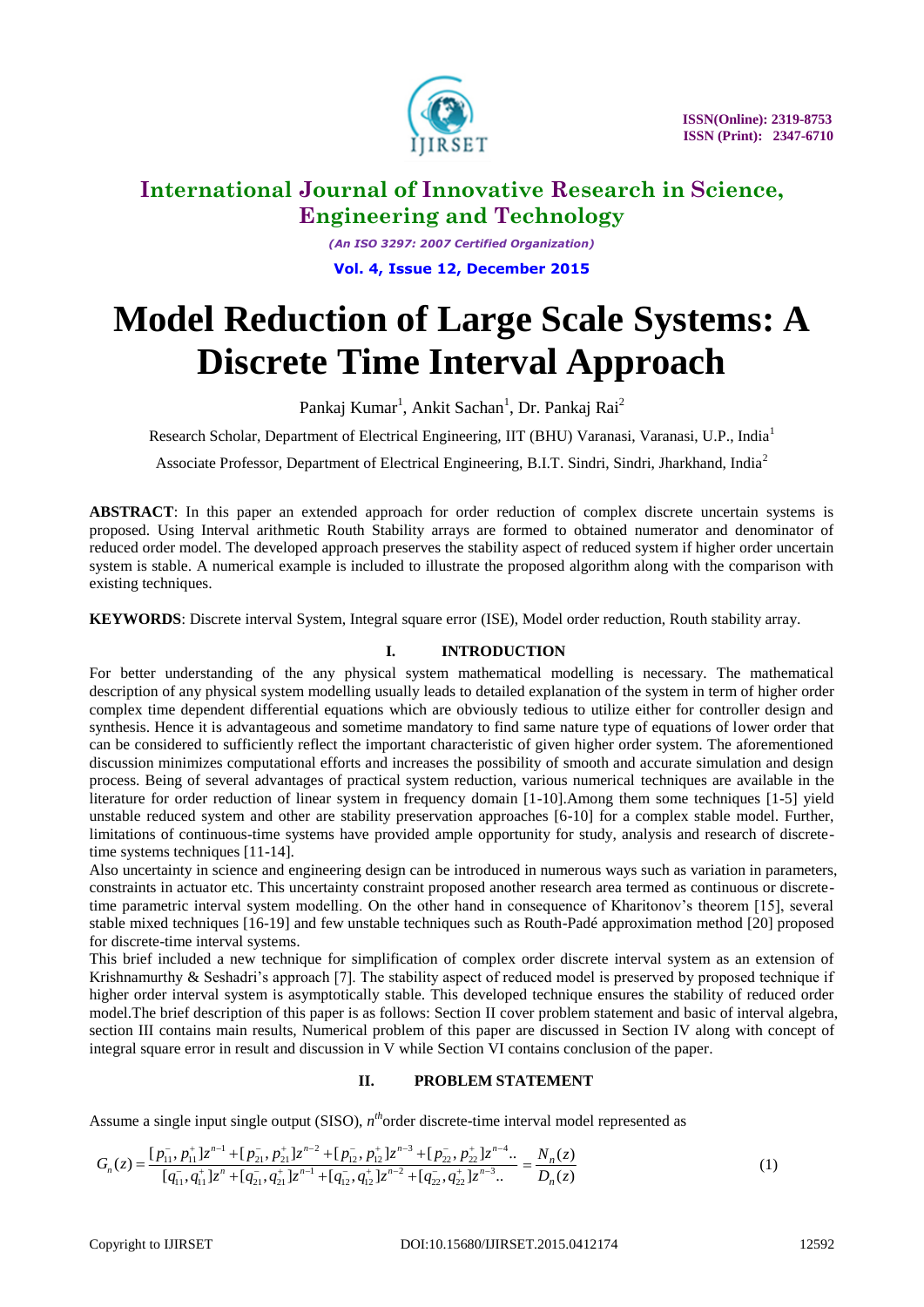

*(An ISO 3297: 2007 Certified Organization)*

## **Vol. 4, Issue 12, December 2015**

Then the 
$$
r^{th}
$$
 order uncertain discrete reduced order system may be obtained as  
\n
$$
R_r(z) = \frac{[b_{11}^-, b_{11}^+]z^{r-1} + [b_{21}^-, b_{21}^+]z^{r-2} + [b_{12}^-, b_{12}^+]z^{r-3} + [b_{22}^-, b_{22}^+]z^{r-4}...}{[a_{11}^-, a_{11}^+]z^r + [a_{21}^-, a_{21}^+]z^{r-1} + [a_{12}^-, a_{12}^+]z^{r-2} + [a_{22}^-, a_{22}^+]z^{r-3}...} = \frac{N_r(z)}{D_r(z)}
$$
\n(2)

## *Interval Algebra* **[21]**

Suppose two distinct intervals as  $m = [m^-, m^+]$  and  $n = [n^-, n^+]$ , then the rules of the interval algebra [21] are presented below:

| Addition:    | $m+n=[m^{-}+n^{-},m^{+}+n^{+}]$        | (3) |
|--------------|----------------------------------------|-----|
| Subtraction: | $m-n = [m^{-} - n^{+}, m^{+} - n^{-}]$ | (4) |

Multiplication:  $m \times n = \left[ \min(m^- n^-, m^- n^+, m^+ n^-, m^+ n^+), \max(m^- n^-, m^- n^+, m^+ n^-, m^+ n^+ ) \right]$ (5)

Division:

$$
m/n = [m^-, m^+]^* [1/n^+, 1/n^-]
$$
 (6)

## **III. MAIN RESULT**

This section suggested the extension of Krishnamurthy & Seshadri's technique [7] for higher order discrete interval models. The extended algorithm contains following steps to obtain reduced order uncertain model: *Step* 1. Bilinear transformation of higher order system

Due to stability preservation constraints, bilinear transformation is performed on higher order system by substituting

$$
z = \frac{1+p}{1-p} \tag{7}
$$

in Eq. (1) so higher order system in *p* domain as  
\n
$$
T_n(p) = \frac{[e_{11}^-, e_{11}^+]p^{n-1} + [e_{21}^-, e_{21}^+]p^{n-2} + [e_{12}^-, e_{12}^+]p^{n-3} + ...}{[d_{11}^-, d_{11}^+]p^n + [d_{21}^-, d_{21}^+]p^{n-1} + [d_{12}^-, d_{12}^+]p^{n-2} + ...} = \frac{N_n(p)}{D_n(p)}
$$
\n(8)

*Step* 2.Calculation of Numerator and Denominator Array

|                                                                                                                                                                     |                                                                                                                                                                                                                                                                                                                                                                                                                                                                             | TABLE I.  |                                 |                             |  | <b>NUMERATOR STABILITY ARRAY</b> |  |
|---------------------------------------------------------------------------------------------------------------------------------------------------------------------|-----------------------------------------------------------------------------------------------------------------------------------------------------------------------------------------------------------------------------------------------------------------------------------------------------------------------------------------------------------------------------------------------------------------------------------------------------------------------------|-----------|---------------------------------|-----------------------------|--|----------------------------------|--|
| $\begin{bmatrix} [e_{1,1}^-, e_{1,1}^+] & [e_{1,2}^-, e_{1,2}^+] & [e_{1,3}^-, e_{1,3}^+] & [e_{1,4}^-, e_{1,4}^+] & \cdots & \cdots & \cdots \end{bmatrix}$        |                                                                                                                                                                                                                                                                                                                                                                                                                                                                             |           |                                 |                             |  |                                  |  |
| $\begin{bmatrix} [e_{21}^-, e_{21}^+] & [e_{2,2}^-, e_{2,2}^+] & [e_{2,3}^-, e_{2,3}^+] & [e_{2,4}^-, e_{2,4}^+] & \cdots & \cdots & \cdots \end{bmatrix}$          |                                                                                                                                                                                                                                                                                                                                                                                                                                                                             |           |                                 |                             |  |                                  |  |
| $\begin{bmatrix} [e_{3,1}^-, e_{3,1}^+] & [e_{3,2}^-, e_{3,2}^+] & [e_{3,3}^-, e_{3,3}^+] & \vdots & \cdots & \cdots \end{bmatrix}$                                 |                                                                                                                                                                                                                                                                                                                                                                                                                                                                             |           |                                 |                             |  |                                  |  |
| $\begin{bmatrix} [e_{4,1}^-, e_{4,1}^+] & [e_{4,2}^-, e_{4,2}^+] & [e_{4,3}^-, e_{4,3}^+] & \vdots & \cdots & \cdots \end{bmatrix}$                                 |                                                                                                                                                                                                                                                                                                                                                                                                                                                                             |           |                                 |                             |  |                                  |  |
|                                                                                                                                                                     |                                                                                                                                                                                                                                                                                                                                                                                                                                                                             |           |                                 |                             |  |                                  |  |
|                                                                                                                                                                     | $\mathcal{L} = \{ \mathbf{1}, \mathbf{2}, \ldots, \mathbf{1}, \mathbf{2}, \ldots, \mathbf{2}, \ldots \}$                                                                                                                                                                                                                                                                                                                                                                    |           | $\frac{1}{2}$ and $\frac{1}{2}$ |                             |  |                                  |  |
| $[e_{n,1}^{-}, e_{n,1}^{+}]$ :                                                                                                                                      | $\mathcal{L}^{\mathcal{A}}=\left\{ \begin{array}{ll} \mathcal{L}^{\mathcal{A}}\left(\mathcal{A}^{\mathcal{A}}\right) & \mathcal{L}^{\mathcal{A}}\left(\mathcal{A}^{\mathcal{A}}\right) & \mathcal{L}^{\mathcal{A}}\left(\mathcal{A}^{\mathcal{A}}\right) & \mathcal{L}^{\mathcal{A}}\left(\mathcal{A}^{\mathcal{A}}\right) & \mathcal{L}^{\mathcal{A}}\left(\mathcal{A}^{\mathcal{A}}\right) & \mathcal{L}^{\mathcal{A}}\left(\mathcal{A}^{\mathcal{A}}\right) & \mathcal{$ |           |                                 |                             |  |                                  |  |
|                                                                                                                                                                     |                                                                                                                                                                                                                                                                                                                                                                                                                                                                             | TABLE II. |                                 |                             |  | DENOMINATOR STABILITY ARRAY      |  |
| $[(d_{1,1}^-, d_{1,1}^+] \qquad [d_{1,2}^-, d_{1,2}^+] \quad [d_{1,3}^-, d_{1,3}^+] \quad [d_{1,4}^-, d_{1,4}^+] \quad \cdots \quad \cdots \quad \cdots$            |                                                                                                                                                                                                                                                                                                                                                                                                                                                                             |           |                                 |                             |  |                                  |  |
| $\left[ [d_{2,1}^-, d_{2,1}^+] \right] = \left[ d_{2,2}^-, d_{2,2}^+ \right] \left[ d_{2,3}^-, d_{2,3}^+ \right] \left[ d_{2,4}^-, d_{2,4}^+ \right] \cdots \cdots$ |                                                                                                                                                                                                                                                                                                                                                                                                                                                                             |           |                                 |                             |  |                                  |  |
| $[(d_{3,1}^-, d_{3,1}^+] \qquad [d_{3,2}^-, d_{3,2}^+] \quad [d_{3,3}^-, d_{3,3}^+] \quad :$                                                                        |                                                                                                                                                                                                                                                                                                                                                                                                                                                                             |           |                                 | and a string for the second |  |                                  |  |
| $\left[ [d_{4,1}^-, d_{4,1}^+] \right] \left[ [d_{4,2}^-, d_{4,2}^+] \right] \left[ [d_{4,3}^-, d_{4,3}^+] \right]$                                                 |                                                                                                                                                                                                                                                                                                                                                                                                                                                                             |           |                                 | and a string for the second |  |                                  |  |
|                                                                                                                                                                     |                                                                                                                                                                                                                                                                                                                                                                                                                                                                             |           |                                 |                             |  |                                  |  |
|                                                                                                                                                                     |                                                                                                                                                                                                                                                                                                                                                                                                                                                                             |           |                                 |                             |  |                                  |  |
| $\left[ [d_{n+1,1}^-, d_{n+1,1}^+] \right]$ :                                                                                                                       |                                                                                                                                                                                                                                                                                                                                                                                                                                                                             |           |                                 |                             |  |                                  |  |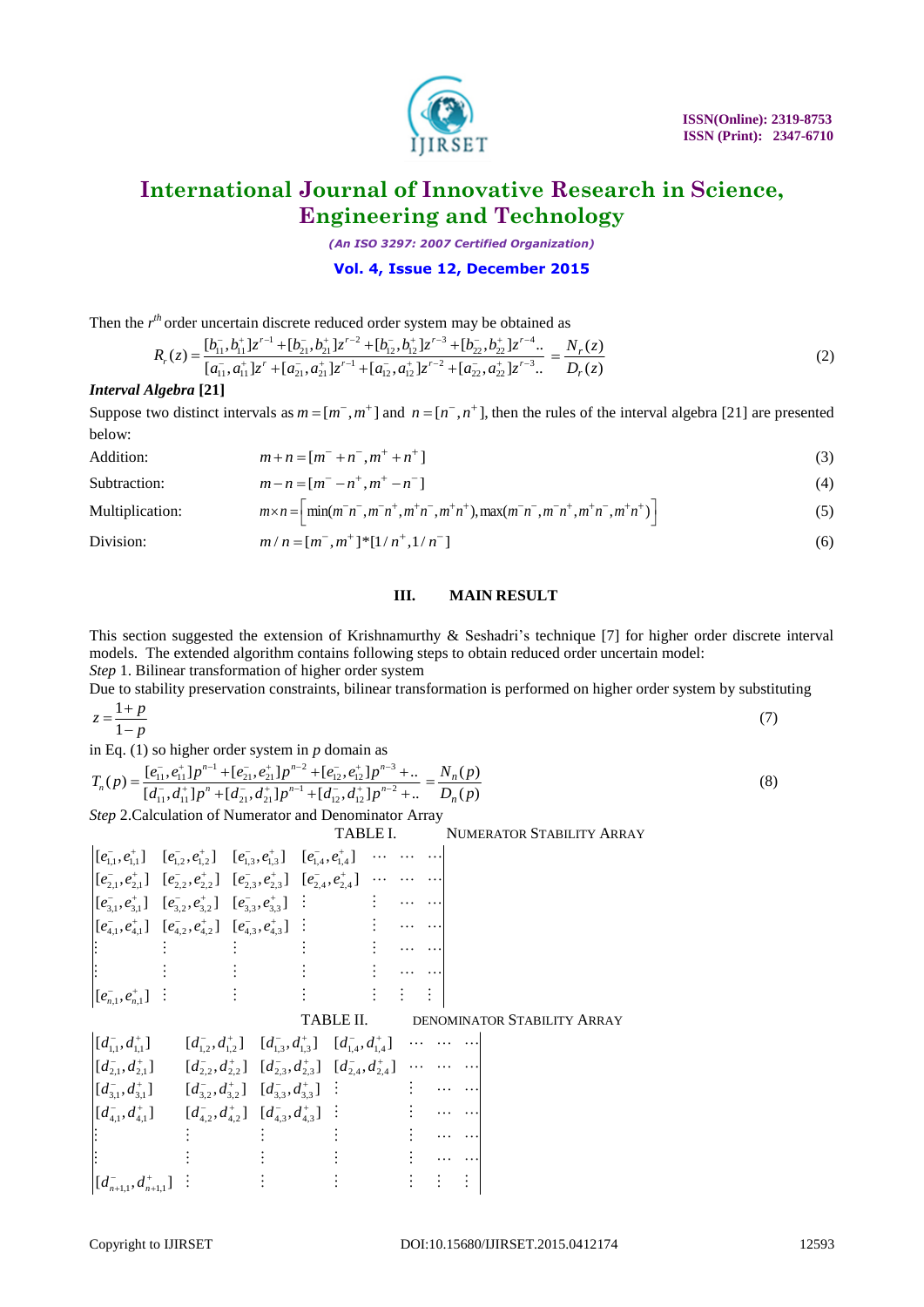

*(An ISO 3297: 2007 Certified Organization)*

# **Vol. 4, Issue 12, December 2015**

The first two rows of numerator & denominator Routh array are formed from the coefficient of  $G_n(p)$  respectively and

remaining rows may be calculated by applying following formula as in Eq. (9).  
\n
$$
\begin{bmatrix} c_{i,j}^-, c_{i,j}^+ \end{bmatrix} = \frac{\begin{bmatrix} c_{i-2,j+1}^-, c_{i-2,j+1}^+ \end{bmatrix} \begin{bmatrix} c_{i-1,j}^-, c_{i-1,j}^+ \end{bmatrix} - \begin{bmatrix} c_{i-2,j}^-, c_{i-2,j}^+ \end{bmatrix} \begin{bmatrix} c_{i-1,j+1}^-, c_{i-2,j+1}^+ \end{bmatrix}}{\begin{bmatrix} c_{i-1,j}^-, c_{i-1,j}^+ \end{bmatrix}}
$$
\nfor  $i \ge 3$ , and  $1 \le j \le [(n-i+3)/2]$  (9)

*Step* 3. The *p*<sup>th</sup> order general bilateral transformed model is evaluated from Routh array as  $N_r(p)$ 

$$
T_r(p) = \frac{N_r(p)}{D_r(p)} \qquad r = 1, 2, \dots \tag{10}
$$

*Step* 4. Finally, apply inverse bilinear transformation by substituting  $p = \frac{z-1}{z}$ 1  $p = \frac{z}{z}$  $=\frac{z-1}{z+1}$  in Eq. (10), the required reduced order

model is obtained as<br> $R_{(5)} = N_r(z)$ 

$$
R_r(z) = \frac{N_r(z)}{D_r(z)} \qquad r = 1, 2, ....
$$
\n(11)

# **IV. NUMERICAL ILLUSTRATION**

Consider the third order discrete interval system described by transfer function [16, 19]

 $[6,6] z^3 + [9,9.5] z^2 + [4.9,5] z + [0.8,0.85]$  $(z) = \frac{[1,2]z^2 + [3,4]z + [8,10]}{[6,6]z^3 + [9,9,5]z^2 + [4,9,5]z + [4,10]}$ 2  $+[9,9.5]z^2+[4.9,5]z+$  $=\frac{[1,2]z^2 + [3,4]z + [3,4]z}{2}$  $z^3$  + [9,9.5] $z^2$  + [4.9,5] $z$  $G(z) = \frac{[1,2]z^2 + [3,4]z}{2}$ 

*Step* 1: After bilinear transformation of *G*(*z*)

Step 1: After bilinear transformation of 
$$
G(z)
$$
  
\n
$$
T(p) = \frac{[5,9]p^2 + [-18,-12]p + [12,16]}{[0.55,1.2]p^3 + [5.9,6.65]p^2 + [19.45,20.2]p + [20.7,21.35]}
$$

*Step* 2: Numerator and Denominator Routh table is obtained as

| <b>Numerator Routh</b> | $[e_{11}^-, e_{11}^+] = [5, 9]$             | $[e_{1,2}^-, e_{1,2}^+] = [12, 16]$    |  |  |  |
|------------------------|---------------------------------------------|----------------------------------------|--|--|--|
| Table                  | $[e_{2.1}^{-}, e_{2.1}^{+}] = [-18, -12]$   |                                        |  |  |  |
|                        | $[e_{3,1}^{-}, e_{3,1}^{+}] = [8, 24]$      |                                        |  |  |  |
|                        |                                             |                                        |  |  |  |
| Denominator            | $[d_{1,1}^{-}, d_{1,1}^{+}] = [0.55, 1.2]$  | $[d_{12}^-, d_{12}^+] = [19.45, 20.2]$ |  |  |  |
| Routh Table            | $[d_{21}^-, d_{21}^+] = [5.9, 6.65]$        | $[d_2^-, d_2^+] = [20.7, 21.35]$       |  |  |  |
|                        | $[d_{3,1}^-, d_{3,1}^+] = [13.403, 20.838]$ |                                        |  |  |  |
|                        | $[d_{41}^-, d_{41}^+] = [13.314, 33.193]$   |                                        |  |  |  |

*Step* 3: Using Eq. (8) & direct Routh array truncation method [7], transformed reduced order system is obtained  $T_2(p) = \frac{[-18,-12]p + [8,24]}{[559,665]n^2 + [13,403,20,838]n + [20,7,21,35]}$  $\frac{[-18,-12]p + [8,24]}{[5.9,6.65]p^2 + [13.403,20.838]p + [20.7,21.35]}$  $=$ 

$$
I_2(p) = \frac{[5.9, 6.65]p^2 + [13.403, 20.838]p + [20.7, 21.35]}{[5.9, 6.65]p^2 + [13.403, 20.838]p + [20.7, 21.35]}
$$

*Step* 4: Then, inverse bilinear transformation of above reduced order system using is calculated as

ep 4: Then, inverse bilinear transform<br>  $\frac{[-10,12]z + [20,42]}{[20,42]}$  $\frac{[-10,12]z + [20,42]}{[40,48.84]z^2 + [28.1,30.9]z + [5.76,14.60]}$ *R z*  $\frac{[-10,12]z + [20, z^2 + [28.1, 30.9]z]}{z^2 + [28.1, 30.9]z}$ Then, inverse bilinear transformation<br>=  $\frac{[-10,12]z + [20,42]}{[40,48.84]z^2 + [28.1,30.9]z + [5.76,42]}$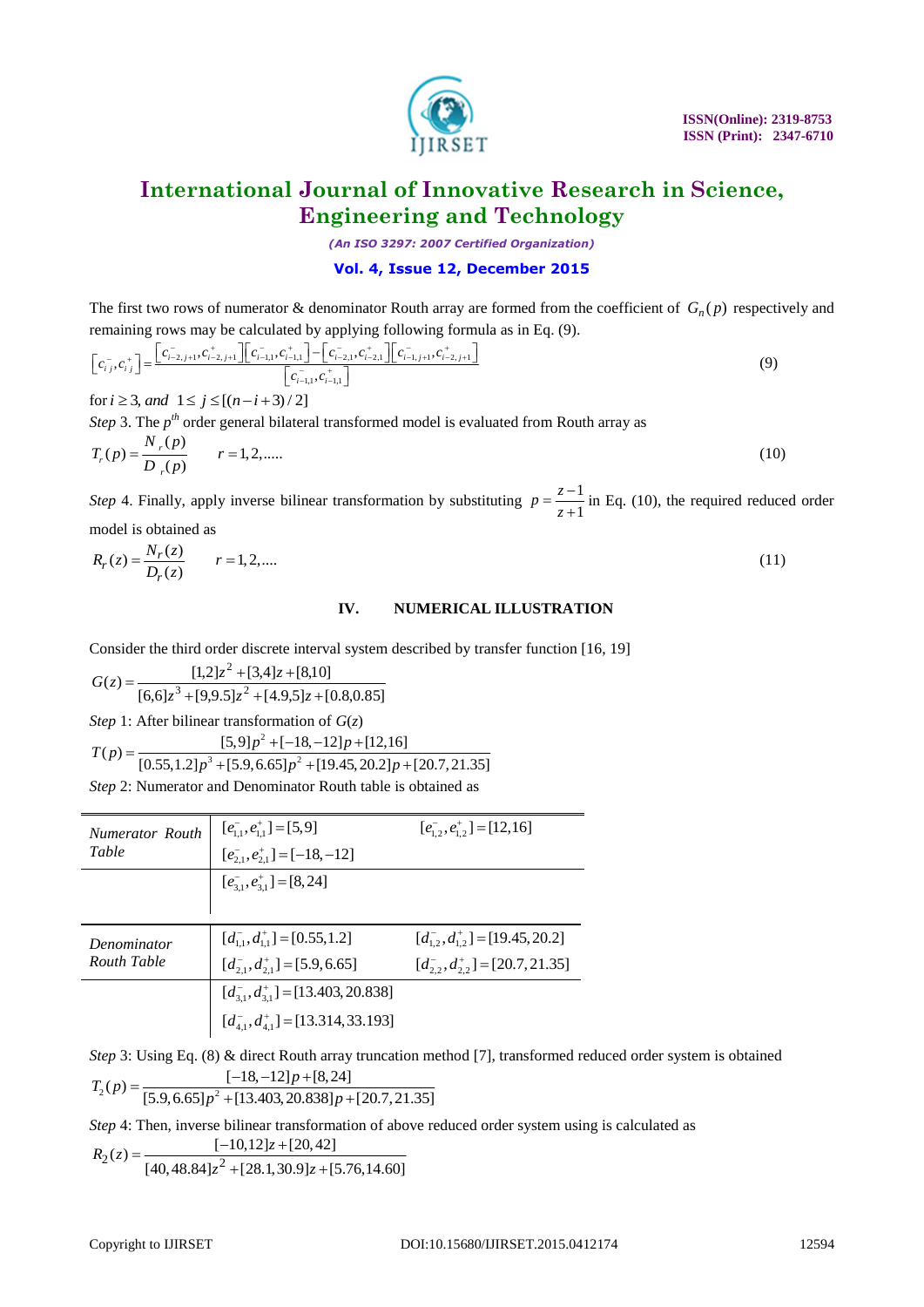

(12)

# **International Journal of Innovative Research in Science, Engineering and Technology**

*(An ISO 3297: 2007 Certified Organization)*

# **Vol. 4, Issue 12, December 2015**

Reduced order transfer function by Padé& Dominant Pole Retention method [16] is<br>  $R_{2[16]}(z) = \frac{[0.5921, 0.6055]z + [0.8845, 0.9]}{[1.11z^2 + [0.8041, 1.2455]z + [0.1437, 0.3805]z}$  $R_{2[16]}(z) =$ <br> $R_{2[16]}(z) = \frac{1}{\sqrt{11+z^2}}$ *z*

 $[0.5921, 0.6055] z + [0.8845, 0.9]$ <br> $[1,1] z^2 + [0.8041, 1.2465] z + [0.1437, 0.3805]$ and the reduced order model by *γ-δ* approximation method [19] may be evaluated as<br>  $R_{2[19]}(z) = \frac{[-1.328,1]z + [3.522,5.85]}{[56,80,8,141z^2 + [3.904,5.441z + [0.55,1.81z]]}$  $2[19]$  $(z) = \frac{1}{16}$  80 8  $141z^2$  $[-1.328, 1]z + [3.522, 5.85]$ <br> $[6.89, 8.14]z^2 + [3.94, 5.44]z + [0.55, 1.8]$ *z* model by  $\gamma$ - $\delta$  ap<br>-1.328,1]z + [3.522 and the redi $R_{2[19]}(z) =$ 

## **V. EXPERIMENTAL RESULTS**

Novelty of the developed technique may be justified through integral square error comparison with other existing methods [16, 19]as in Table I.

$$
ISE = \int_0^\infty [y(t) - y_r(t)]^2 dt
$$

where  $y(t)$  and  $y<sub>r</sub>(t)$  are the step response of the higher order discrete uncertain system & reduced model respectively. It may be clearly observed from Table I that integral square error with the developed techniques is lower than existing techniques [16, 19] available in literature.

TABLE I. COMPARISON OF ISE FOR REDUCED ORDER MODELS

| Method                                        | Lower bound | <b>Upper bound</b> |
|-----------------------------------------------|-------------|--------------------|
| <b>Proposed Method</b>                        | 0.1206      | 0.0421             |
| Padé& Dominant Pole Retention Method [16]     | 0.1810      | 0.0741             |
| $\gamma$ - $\delta$ approximation Method [19] | 0.1292      | 0.0443             |



Fig. 1. Step response of Original system and reduced systems using Kharitonov's theorem (a) Fixed transfer function of n<sub>1</sub>/d<sub>1</sub> (b) Fixed transfer function of  $n_2/d_2$ 

The step responses of original uncertain system and reduced order discrete systems using Kharitonov's theorem are plotted in Fig. 1(a) & 1(b). From Fig. 1(a) & 1(b), it can be observed that step responses of original system and developed reduced order discrete interval system are close to each other, it shows the novelty of proposed method.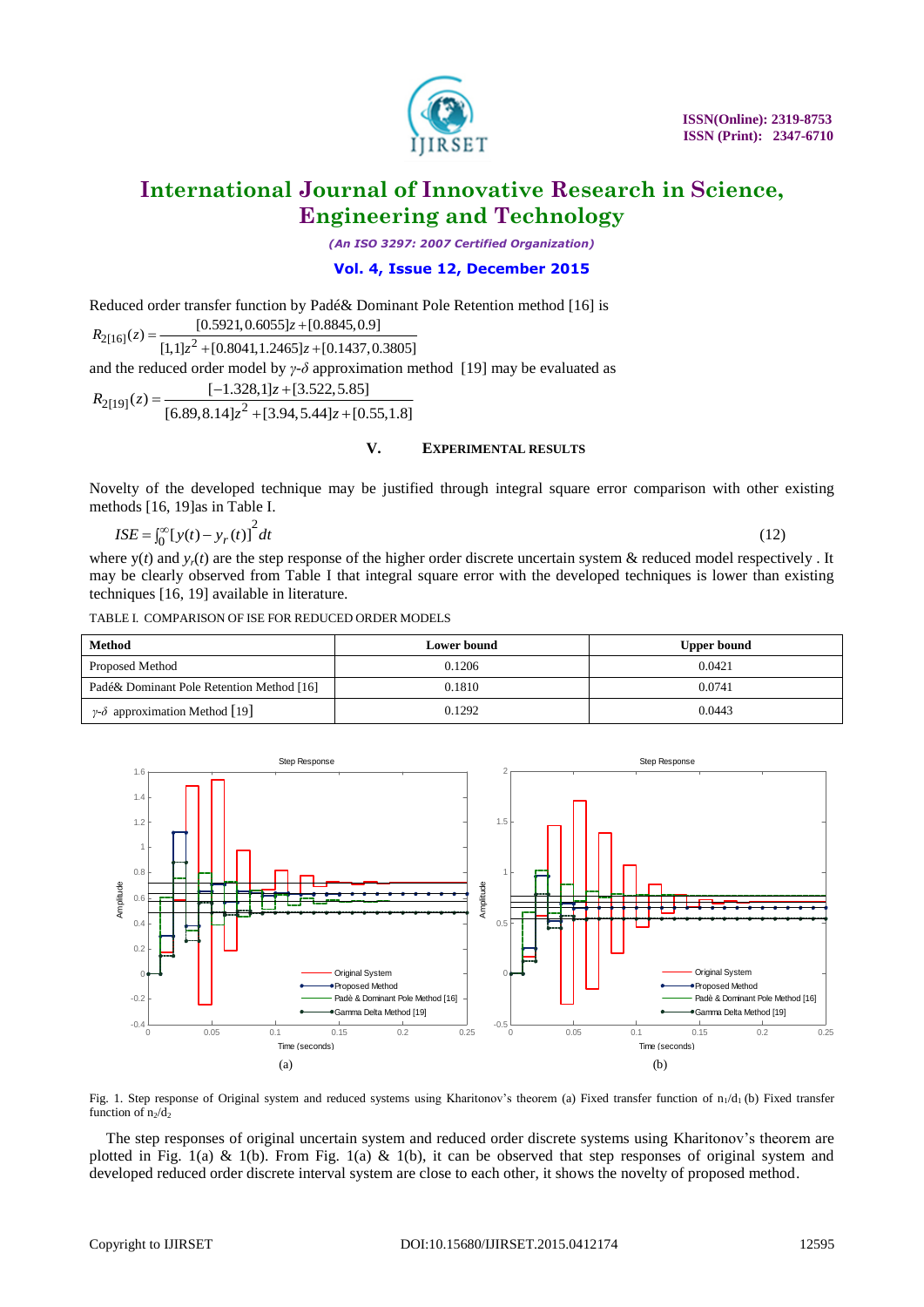

*(An ISO 3297: 2007 Certified Organization)*

#### **Vol. 4, Issue 12, December 2015**



Fig. 2 Frequency response of Original and reduced systems using Kharitonov's theorem (a) Fixed transfer function of  $n_1/d_1$  (b) Fixed transfer function of  $n_2/d_2$ 

The frequency response plots for higher order uncertain model and approximate reduced order uncertain model are given in Fig. 2(a) & 2(b). From Fig. 2(a) & 2(b), it can be observed that frequency responses of original system and developed reduced order discrete interval system are close to each other, it shows the novelty of proposed method.

#### **VI. CONCLUSION**

This paper discusses an extension of Krishnamurthy & Seshadri's approach [7] for discrete- time interval systems. Direct Routh table truncation method is utilized for calculation of reduced order system. The proposed technique is easily computable and provides better approximation of higher order discrete system. Lower value of integral square error is associated with developed method produces lower values of when compared with other existing techniques [16, 19].

#### **REFERENCES**

- [1] Aoki, M., "Control of large-scale dynamic systems by aggregation,"IEEE Trans. Automat. Contr., vol. AC-13, pp. 246-253, 1968.
- [2] Shamash, Y., "Continued fraction methods for the reduction of linear time-invariant systems," in Proc. Conf. Cornputer Aided Control system Design, Cambridge, England,1973, pp. 220-227.
- [3] Shich, L. S. and Goldman, M. J., "A mixed Cauer form for Linear system reduction,"IEEE Trans. Syst., Man, cybern. vol SMC4, pp. 584-588. 1974.
- [4] Chuang, S. C., "Application of continued-fraction method for modelling transferfunction to give more accurate transient response," Electron. Lett.,vol6, pp-861-863. 1970.
- [5] Shamash, S., "Stable reduced order models using Padè type approximation,"IEEE Trans. Automat. Contr., vol. AC-19, pp. 615-616, 1974.
- [6] Hutton, M.F., and Friedland, B., "Routh Approximation for ReducingOrder of Linear Time Invariant System", IEEE Trans. Autom. Control,vol. 20, pp. 329-337, 1975.
- [7] Krishnamurthy, V. and Seshadri, V., "Model Reduction Using the Routh Stability Criterion",IEEE Transactions on Autom. Control,vol. AC-2-3, No. 4, august 1978.
- [8] Appiah, R. K., "Padè methods of Hurwitz polynomial approximation with application to linear system reduction," Int. J. Control, vol. 29, pp. 39–48, 1979.
- [9] Chen, T.C., Chang, C.Y., Han, K.W., "Stable reduced-order Padè approximants using stability equation method," Electron. Lett., vol. 16, pp. 345–346,1980.